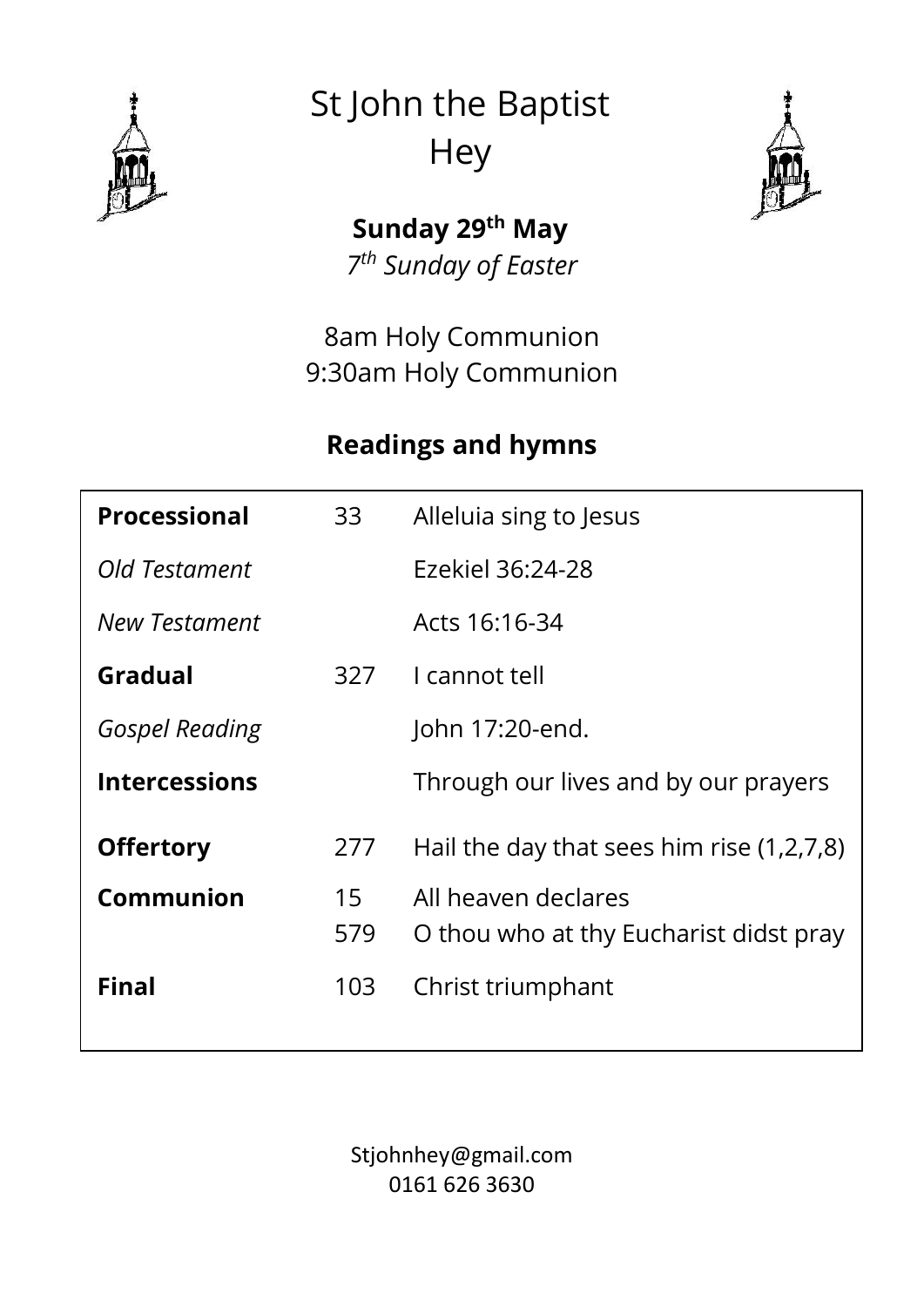## **Collect**

Risen Ascended Lord, as we rejoice at your triumph, fill your church on earth with power and compassion, that all who are estranged by sin may find forgiveness and know your peace, to the Glory of God the Father. Amen.

## **Day by day scheme**

The day by day scheme is still running. If you would like to remember a loved one by making a donation, please speak to the clergy or any member of the PCC.

## **Pentecost and Jubilee Coffee and cake**

After the 9:30am service on the  $5<sup>th</sup>$  June we are having a celebration for Pentecost and the Queen's Platinum Jubilee. Please come and join us for drinks and sweet treats!

#### **This week**

**Wednesday 1 st June** BCP Holy Communion

## **Thursday 2 nd June – Bank Holiday**

No Come and Praise service

Stjohnhey@gmail.com 0161 626 3630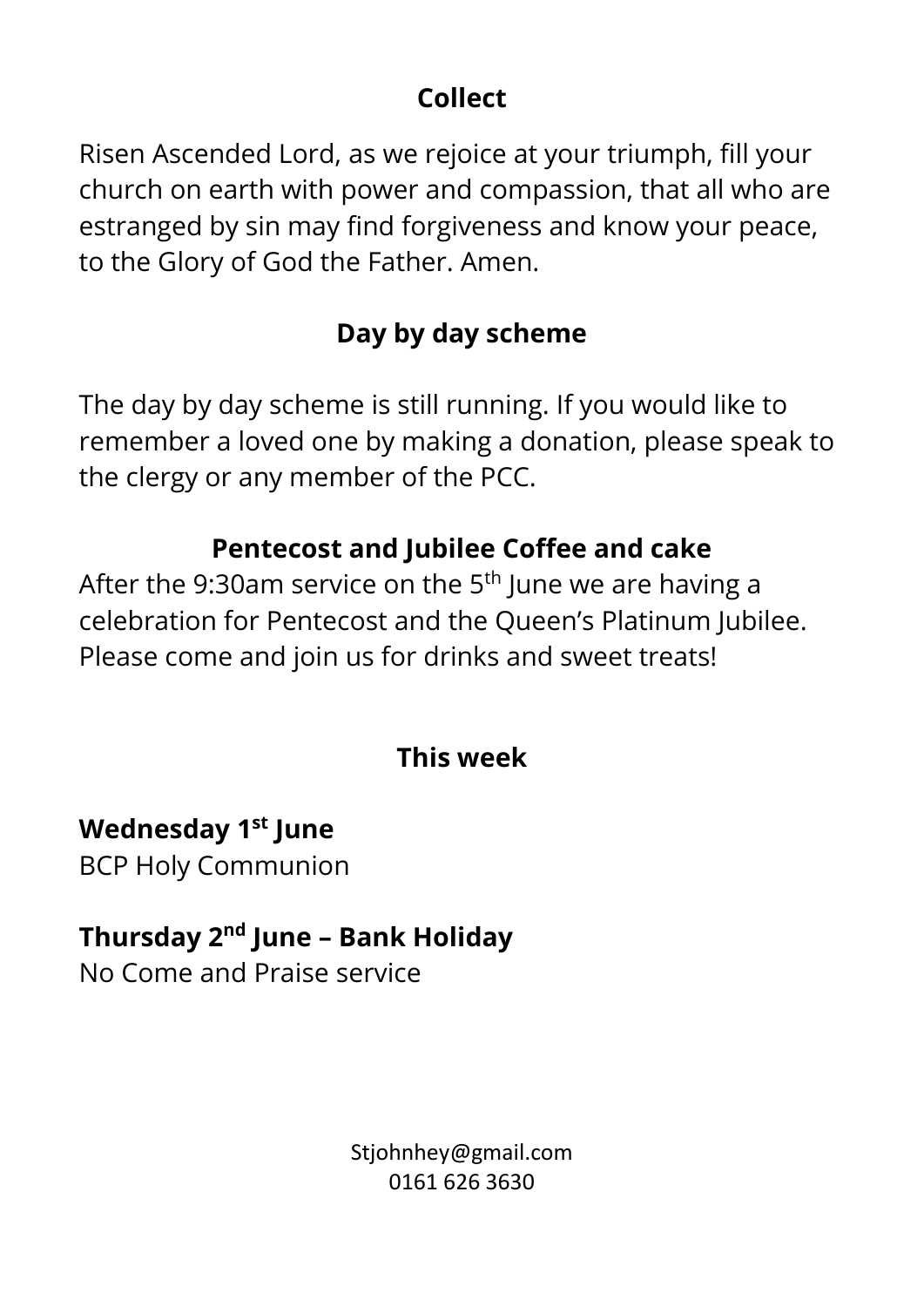#### **Our prayers are asked for:**

## **World**

For the coming of the Holy Spirit afresh on all Christians around the world.

#### **Diocese**

Bishops David, Mark, and Mark, Archdeacon David Sharples, Area Dean Revd Daniel Ramble, Lay Chair Liz Dent, Clergy, readers, and ALMs in our mission community.

#### **Street prayers**

Hollins Ave.

## **Members of our church community**

Jean Smith, Enid Firth, Mary Lawton, Mark Crossley, Gordon Jackson, Barbara Brogan, Michael Brogan, Rev Canon Marcia Wall, and Rev Christine Steel

#### **Years mind**

Margaret Shelmerdine, Sybil Buck, Mark Joyce, Nicola Graham, and Anne Heeks.